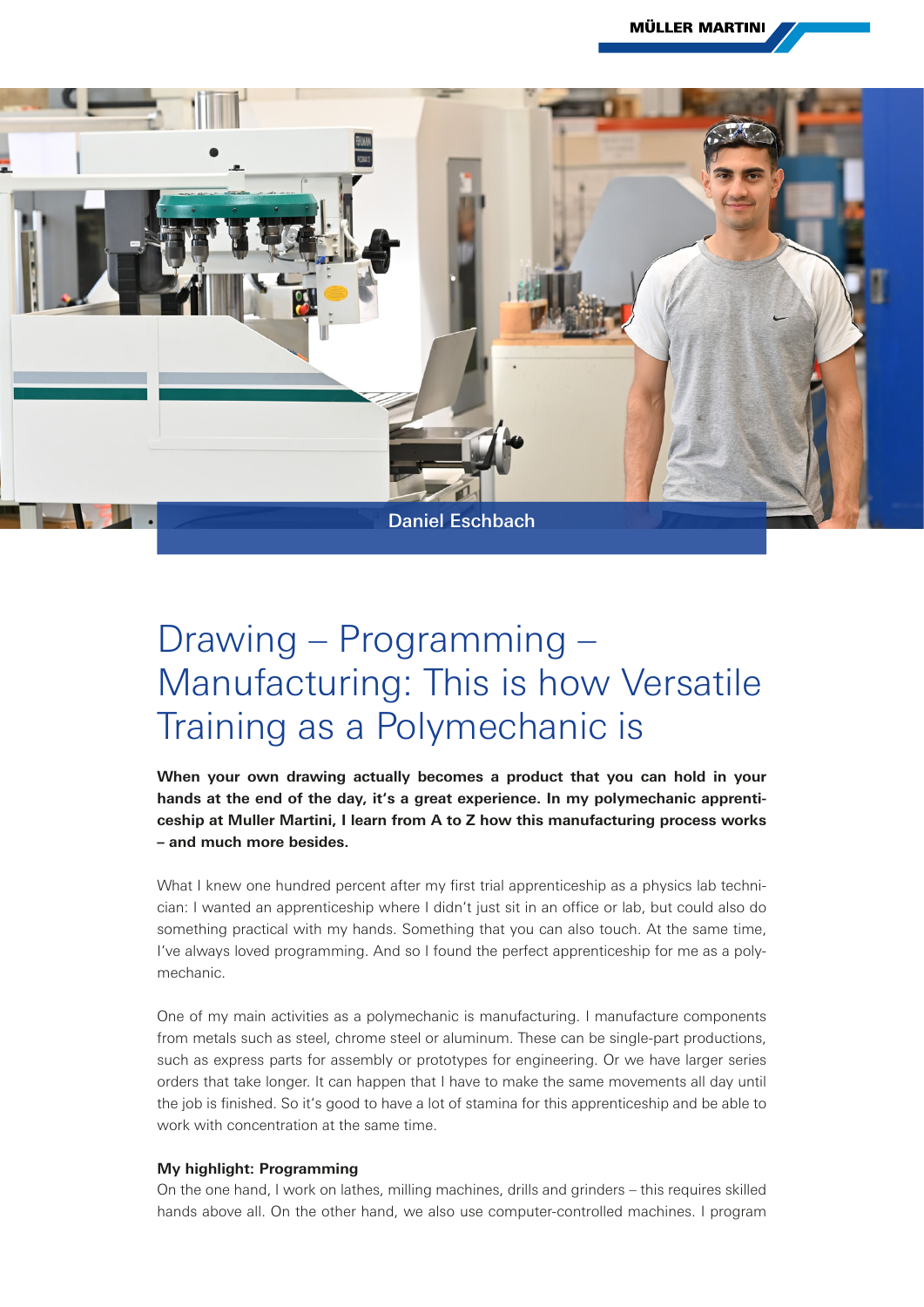these on the basis of a design drawing and determine the necessary machining steps. Programming in general and CAM programming in particular are what I like best.

Drawing something three-dimensionally and then seeing what comes out of it is a very exciting process. I need a very good spatial imagination and an understanding of abstract relationships. I also learn which tools are needed and use them to equip the machine. Then there are the first test runs before I finally hold the finished part in my hands.

#### **Get the maximum out**

I really enjoy working on the machines. It is a challenge to load the milling cutter as well as possible. On the one hand, I want to go so fast that production doesn't take too long. On the other hand, you can't go too fast either, or you'll hit the vise at full speed or break the part. And carbide cutters cost a lot when they have to be replaced – my vocational trainer wouldn't be happy about that. That's why you slowly approach the optimum cutting data at the beginning until you can finally get the maximum out of the machine and the process.

What I like about my job is that I work very independently right from the start. I receive an assignment from my vocational trainer Martin Richner and can then get started right away. Of course, he's always there when questions arise or I'm waiting in line somewhere. He has a lot of experience, so I can learn a lot. For example, if you can't clamp a part well in the machine, he always has good ideas on how it might work even better.

#### **A good feel for numbers**

In addition, he also supports us intensively in studying for school or preparing for exams. Before we had even started our apprenticeship, he was always cramming math with us on Thursday evenings so that we could start at a better school level (E profile) at the vocational school. He generally finds a good balance between being strict and relaxed at the same time. I feel very comfortable with that.

It's important for the polymechanic apprenticeship that you're good with numbers. Physics is one of my favorite subjects at vocational school, which I attend in Zofingen for one and a half days. I like solving trigonometry problems and calculating torques and powers is great fun. You have to be able to think logically to solve problems and figure out new approaches.

### **A lot of support at the start**

Of course, at Muller Martini you are slowly introduced to the tasks during your training, and the learning content builds on each other logically. I found the start of my apprenticeship very pleasant and received a lot of support.

After the trial apprenticeship and the extremely pleasant job interview, the first thing we did in the first week of work was go to the training camp. There we learned a lot about Muller Martini and were able to get to know the other apprentices and the vocational trainers. The program consisted of a good mix of group work, lectures, sports and excursions. It was a very good start to my apprenticeship.

## **Basics and more**

Back at the factory, we started with basic training in filing, drilling and sawing. Later, milling and turning were added. We learned how to calculate cutting data and were already allowed to carry out simple orders from assembly or engineering. In the second year, we had to learn how to work even more precisely and efficiently so that, for example, the surfaces of the machined parts would be even more beautiful. And we prepared for the partial exam, in which we were tested in the subjects milling, turning, manual production technology (filing, drilling